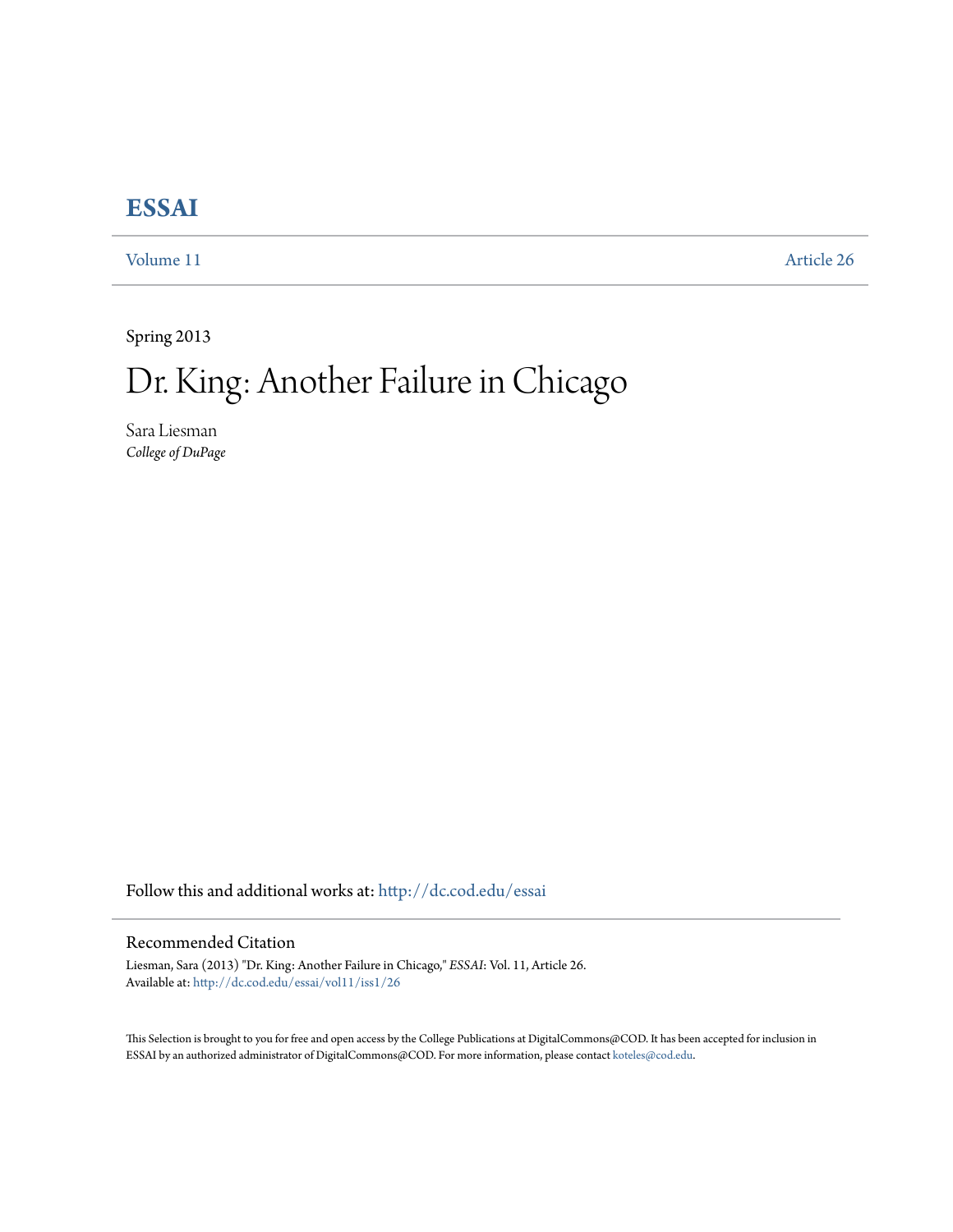Dr. King: Another Failure in Chicago

by Sara Liesman

(English 1102)

ocial activist and iconic leader for the African-American community, Dr. Martin Luther King Jr., publically stated in his book, *Where Do We Go From Here: Chaos or Community?*, that Social activist and iconic leader for the African-American community, Dr. Martin Luther K<br>
Ir., publically stated in his book, Where Do We Go From Here: Chaos or Community?, the<br>
"we are now faced with the fact that tomorr lingered around the world for as long as many can even remember, whether it is the color of one's skin or the sound of their native tongue. However, many, such as Vincent Parrillo, a well-known professor of sociology, will argue that humans are not born with this hate, and that instead this angst develops through one's community and family values (Parrillo 393). Often, the source of this hatred stems from another imbalance that is not always evident on the surface. This frustration, be it from economic inequality or family troubles, frequently results in "scapegoating," the act of placing blame on others when it is not their fault usually to avoid the larger problem at hand (Parrillo 391). Prejudices have spawned in America from the moment new settlers arrived in the colonies. In the seventeenth century, Jamestown put up walls in order to keep Native Americans out without ever truly understanding them (Buchanan 466). Throughout time humans have become more and more aware of this injustice and how it results in racial tension, and many have fought and even died in efforts to bring about equal rights. Nonetheless, there are a few that have tried and have succeeded in some ways, but have failed and taken steps back for society in other ways. Martin Luther King Jr., a well-known African American civil rights leader, discovers problems of racial inequality while living in the slums of Chicago for 8 months during the year 1966 (King 113-114). However, as he attempts to help, Chicago riots break out. Martin Luther King Jr. has been known as the great leader, peace trailblazer, and racism terminator, but what really happened in Chicago during the 1960s? A champion of human tensions meets his match as he faces the riots of the  $2<sup>nd</sup>$  largest city in America ("The Chicago Riots"). Social unrest in Chicago is not merely a factor of racism and prejudices that are caused by the color of one's skin that were often found in the south, but instead they stem from deeper roots in society, and it is clear that Martin Luther King Jr. underestimated these issues while he was marching in Chicago, Illinois.

Racism is not the real source of riots in Chicago, instead, the real problems stem from inequality in housing, education, employment, and rights. Dr. King addresses these problems in his final book, *Where Do We Go From Here: Chaos or Community?* King makes it clear that education is the key pathway to rising out of poverty, but "the sad truth is that American schools... do not know how to teach" (King 193). He points out that it is not necessarily the inability of teachers, but the unwillingness of them as he states that "American educators... have not dedicated themselves to the rapid improvement of the education of the poor," who, in Chicago, are predominately the minorities (King 195). Without proper education, many African Americans are unable to obtain employment (King 196) further adding to the injustices that African Americans face in Chicago that lead to scapegoats and eventually riots. Similarly, the rights of African Americans in Chicago are often overlooked as authority abuses their power, victimizing those in poorer conditions simply because they hold little political power (King 199). The final challenge that King mentions in his book is housing, which is also one of the main problems he faces in Chicago as he experienced the poor conditions that plagued the slums of African American neighborhoods (King 113). Fassil Demissie, a professor at DePaul University, is also aware of the inequalities in housing in Chicago. In Demissie's review of "High-rise Ghettos as an American Project in Chicago," Demissie states that

1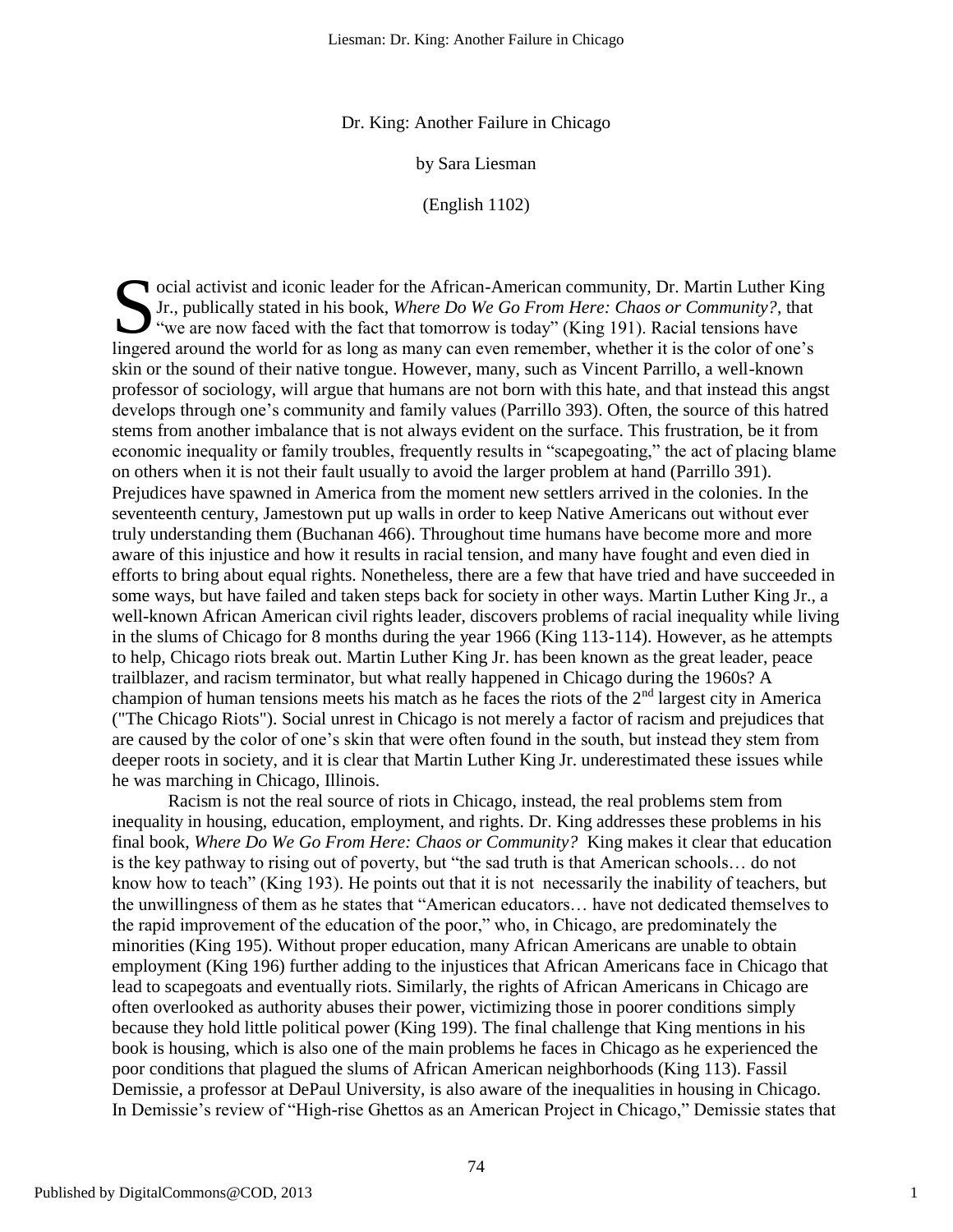the "towering ghettos sometimes referred to as 'federal prisons' have remained 'a testament of failed public housing policy" (Demissie 689). Not only is the housing poor in the slums of Chicago, but in Dr. Ami M. Shah's article "Variations in the Health Conditions of 6 Chicago Community Areas: A Case for Local-Level Data," it is revealed that communities with poorer housing conditions are also subject to more diseases (Shah 1485). Evidence shows that the African Americans' lack of power does not entirely stem from the color of their skin, but more so from the institutions that are supposed to hold together society. In order to see any form of change, not only would King have to help improve the morals of citizens, but he would also have to piece together Chicago's failing social structures.

Compared to the north, the southern victories were unparalleled due to a few major differences that King failed to take into consideration. In the south King's operations were successful, but in Chicago Martin Luther King Jr. falls short of a victory, merely smearing a thin layer of hope over the real problems. Operation Breadbasket increased Negroes' earning power by more than \$20 million annually for three years in Atlanta, Georgia, however it only rose \$7 million in Chicago (King 145). The second largest city in America ("The Chicago Riots") should have been able to raise more money than the southern city, Atlanta, but instead Chicago raised less than half, revealing deeper problems in the campaign of Dr. King. Mike Royko addresses one of the main weaknesses of King's campaign in his book, *Boss: Richard J. Daley of Chicago*: "King's southern tactics—the peaceful march, the soul-stirring speech—could blow the minds of southern white rustics, but they were old stuff to Chicagoans" (Royko 147). James R. Ralph Jr. builds upon this idea and states that the lack of new ideas led to "black apathy" (Ralph 30). Not only did old tactics lead to a different outcome than the south, but *American Pharaoh: Mayor Richard J. Daley—His Battle for Chicago and the Nation*, the most recent book about Daley, reveals that "although the civil rights" movement had prevailed in the South by choosing narrow goals… the Chicago Campaign would have to pursue a broader agenda" (Cohen and Taylor 356). King would have to change his whole agenda and method of marching if he wanted to make any transformations in Chicago. Without tackling larger problems than the usual southern sit-ins, there would be no improvements in Illinois. Martin Luther King Jr. bit off more than he could chew when he tackled Chicago as the first city of the north to lead marches as the "problem [of Chicago] is simply a matter of economic exploitation," (Cohen and Taylor 356) which calls for a "reconstruction of the entire society" as expressed by King one year after Chicago (Sturm 101). Although many of the complications in the north were created by King and his advisors, there is also evidence that Daley made it more difficult for an outsider, such as King, to succeed in his city. Mayor Richard J. Daley welcomed King into his city and started his own civil rights agenda before King arrived. Cohen and Taylor provide insight into this situation in their book: "with all the headlines about civil rights, it was hard to get excited about yet another [headline]" (Cohen and Taylor 353-354). By exhausting the topic of civil rights, Daley and the Chicago media hindered the hype and motivation that King expected to instill in Illinois. Supporters of King will claim that he was doomed before he even entered Chicago, but the real tragedies occurred when he began to leave his mark on the lives of those within the city.

In Dr. Martin Luther King Jr.'s attempt to bring peace to the city of Chicago, King ended up slowing down the progress of social change and causing more havoc than harmony. Although Kind is credited for being a peaceful demonstrator, the *Chicago Tribune*, exposes that "time and time again, the effects of 'peaceful' demonstrations here and in other cities have been to arouse false hopes among the Negroes and animosities between the white and Negro people… and the civil rights leaders... know that false hopes and animosities will lead to violence" ("Preventing Riots"). One of King's activists noted "We march, we return home emotionally drained,... replenish our strength, and go back" (Ralph 30). There are only so many times people can be pushed down before they start to become angry, violent, and revengeful and it was the hidden agenda of King to push these bitter feelings into the people of Chicago. On the record King condemns violence, however, he also said,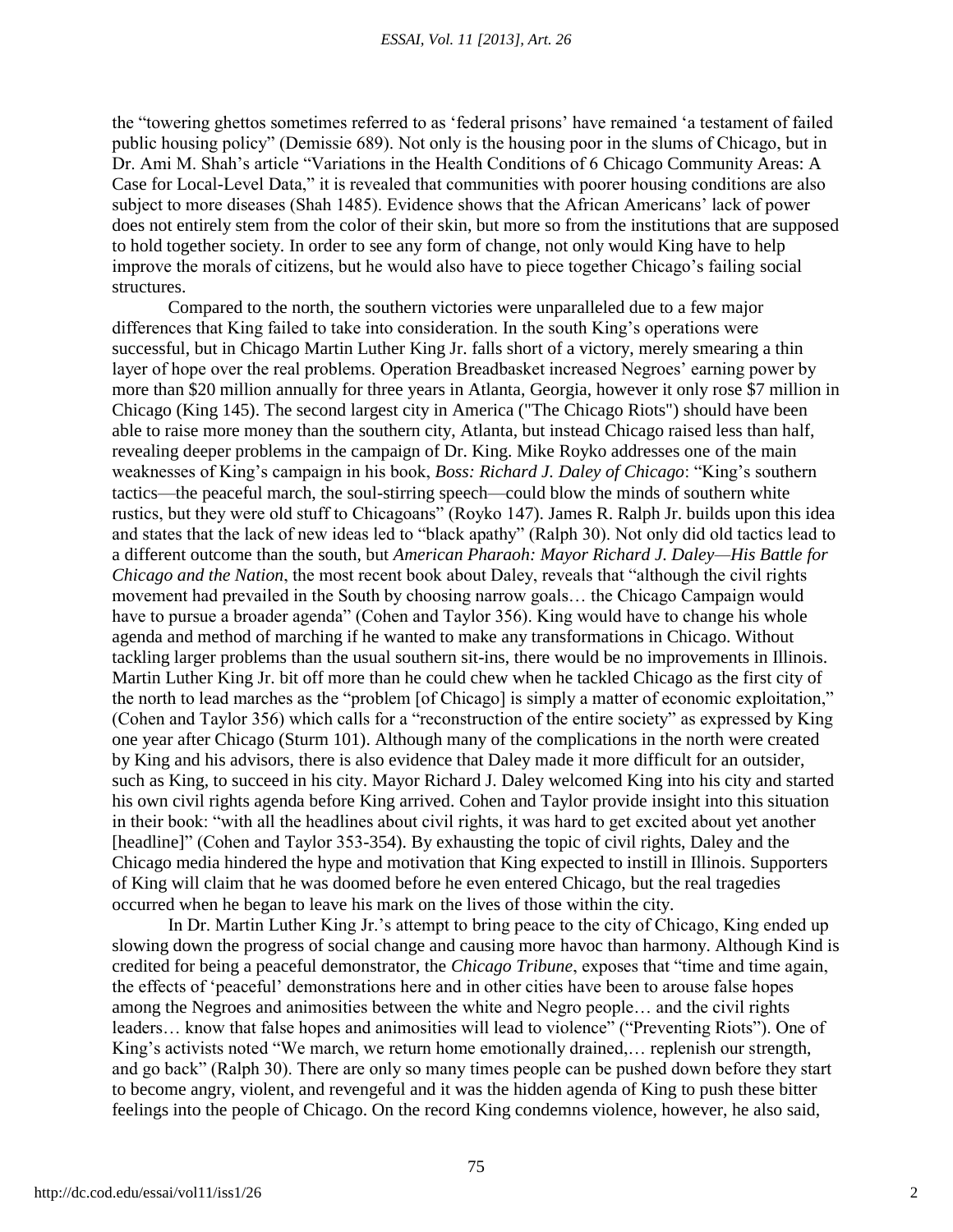―It would be foolhardy for me to condemn them without condemning the conditions which lead to them" ("Dr. King Castigates Black Power Rioters"). In this way, King points the blame at the conditions that the blacks are in, when there is evidence that he is one that put African Americans in the position of being a victim. King's "peaceful" protests often resulted in injured marchers: King was amazed as he saw their noses broken without retaliation (Ralph 30). Even on a smaller level, it is evident that Dr. King is the problem in the city of Chicago.

King brought his own children to the ghettos of Chicago and within days he noticed their tempers flaring and a change in attitudes (King 114), yet he says that "the amazing thing about the ghetto is that so few Negroes have rioted" (King 113). This reveals that the source of growing tensions stems for Dr. King himself. In the past King has mediated tensions and brought about social movements peacefully, but King's lack of hope for Chicago drags down the peace morals of the citizens. In King's book he admits how "[it is amazing that] many ghetto inhabitants have maintained hope in the midst of hopeless conditions" (King 113). King's false-hope is evident to the poor in Chicago and makes it clear to the people that peace and logic will not bring about change in the eyes of Dr. King. Despite advocating for peace, King was so determined to have a victory ("The Chicago Riots") that he was willing to secretly turn towards violence. During King's time in Chicago, blacks were turning "away from the Gandhian precepts of King toward the black nationalism of Malcolm X‖ (Carson). However, King's arrogance would not allow him to leave the city until he obtained a victory, and his tactics were evident to many great leaders.

Due to King's ignorance and pride, many officials did not appreciate King's stay in Chicago, and believed that he lead to more problems than solutions. Reverend Joseph H. Jackson, also an African American, blamed King for the violence in the city and in an interview with Mike Wallace Jackson states that "it is not a normal procedure to expect young people to rise up against a city, it has to be outside interference, somebody who should not be doing it" ("The Chicago Riots). Jackson blames King for the riots and violence that came about with King's arrival. The reverend doubts "whether…a continuous dramatization… of the city's failings would 'help us solve' its problems" (Ralph 30). The constant reminder or the problems that the Africans were facing, with no new solutions would have created a negative atmosphere among the blacks and potentially prohibited a process that required everyone to be on the same page. Even Ralph Metcalfe, a leading black alderman, said: "We have competent leadership in Chicago and all things necessary to work out our own city's destiny" (Ralph 30). Chicago had plans to reform and Daley was well aware of the problems that blacks faced, but without sacrifices from both sides, no changes could be made. "Daley himself had praised King for his successes in the South, but he saw no reason for the Nobel Peace Prize winner to ally himself with Chicago civil rights agitators who for months now had displayed no respect for the efforts of his regime to make Chicago a better home for its citizens" (Ralph 30). Whites such as Daley, and Blacks, such as Metcalfe and Jackson, both wanted Dr. King to leave Chicago. Although there were some that supported him, such as Jonathan Alter, just an eight year old boy when his family invited King into their home (Alter 42), the opposition from powerful men such as Daley should have lead King away from the city. Instead of King's arrival bringing forth more change, his presence hindered progress because the leaders of the city were unable to work together and so much of the alliances were split. Chicago would have been able to solve the problems that it faced on its own, but after King arrived, many actions took much longer to complete than they would have before, and even today we are still burdened with the same problems that existed in the  $1960's.$ 

Instead of having a positive effect in Chicago, King actually prolonged processes and took steps back instead of forward. Although King is celebrated as a hero today, there is clear evidence that he did more harm in Chicago than good. "Since 1986, [Chicago] has invested more than \$4.5 billion in local, state, federal, and private funds to create, improve and maintain more than 215,000 units of affordable housing for people of modest means" ("Mayor Daley Takes Part in Ribbon-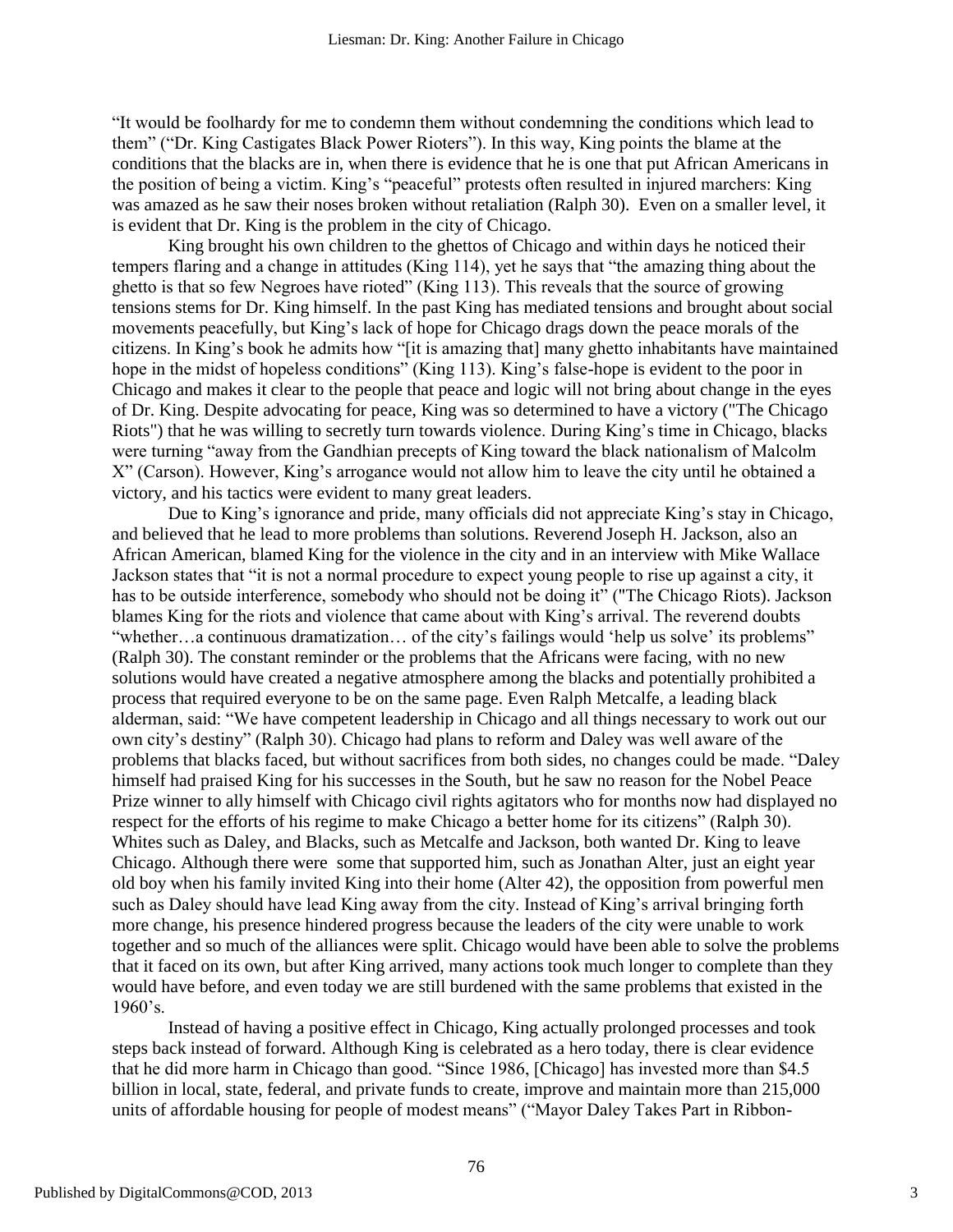#### *ESSAI, Vol. 11 [2013], Art. 26*

Cutting for Dr. King Legacy Apartments"). At first glance this reform may seem like a victory for King, but a closer look at the evidence reveals that they only started raising the money over twenty years after King was in Chicago. To say that this monetary fund was a victory would be inaccurate due to the large gap in time between 1966 and 1989. More evidence reveals that even today housing in Chicago is prejudiced and the struggle for equality continues (Demissie 689). However, despite all the harm that King has done to Chicago when it comes to progress, he still left behind his legacy throughout America.

Every year we celebrate Martin Luther King Jr. Day without really comprehending all that he has done. Most of us jump to the conclusion that he died a martyr, who only brought about peace during civil rights movements, and many are quick to turn a blind eye to his actions in Chicago. In fact, a biography about King mentions every year of his life between 1959 and 1968 except for 1966, the year that he is in Chicago (Carson). Dr. King underestimated the deeply rooted problems of Chicago and struggled to find victories during his stay, however, King's actions and ideas in Chicago changed the city forever. Despite his efforts, Chicago continues to heal from the touch of Reverend Martin Luther King Jr. and in time the city shall be able to solve its own problems and it will soon build a legacy similar to King's, one that forgets its downfalls.

#### Works Cited

- Alter, Jonathan. "King's Final Years." *Newsweek* January 9 2006: 42. *Academic OneFile*. Web. April 15 2013.
- Buchanan, Patrick. "Deconstructing America." *Rereading America: Cultural Contexts for Critical Thinking and Writing.* Eds. Colombo, Gary, Robert Cullen and Bonnie Lisle. Boston: Bedford/St. Martin's, 2010. 462-472. Print.
- Carson, Clayborne. "King, Martin Luther, Jr." *American National Biography Online*. Oxford University Press, 2000. Web. April 10 2013.
- Cohen, Adam and Elizabeth Taylor. *American Pharaoh: Mayor Richard J. Daley – His Battle for Chicago and the Nation*. Boston: Little, Brown and Company, 2000. Print.
- Demissie, Fassil. "Review Article: High-Rise Ghettos as an American Project in Chicago." *Social Identities*. Vol. 10. Carfax Publishing, 2004. *Academic Search Premier.* Web. April 15 2013.
- ―Dr. King Castigates Black Power Rioters.‖ *Chicago Tribune* Sep 10 1966: 3. *ProQuest Historical Newspapers: Chicago Tribune (1849-1989).*Web. April 10 2013.
- King, Martin Luther Jr.. *Where Do We Go From Here: Chaos or Community?* New York: Harper & Row, 1967. Print.
- ―Mayor Daley Takes Part in Ribbon-Cutting For Dr. King Legacy Apartments.‖ *States News Service* April 4 2011: N.P. *Academic OneFile*. Web. April 15 2013.
- Parrillo, Vincent N. "Causes of Prejudice." *Rereading America: Cultural Contexts for Critical Thinking and Writing.* Eds. Colombo, Gary, Robert Cullen and Bonnie Lisle. Boston: Bedford/St. Martin's, 2010. 384-397. Print.
- ―Preventing Riots.‖ *Chicago Tribune* Aug 10 1966: 22. *ProQuest Historical Newspapers: Chicago Tribune (1849-1989).*Web. April 10 2013.
- Ralph, James R., Jr. "Home truths: Dr. King and the Chicago Freedom Movement." *American Visions* 9.4 (1994): 30. *Academic OneFile*. Web. 10 Apr. 2013.